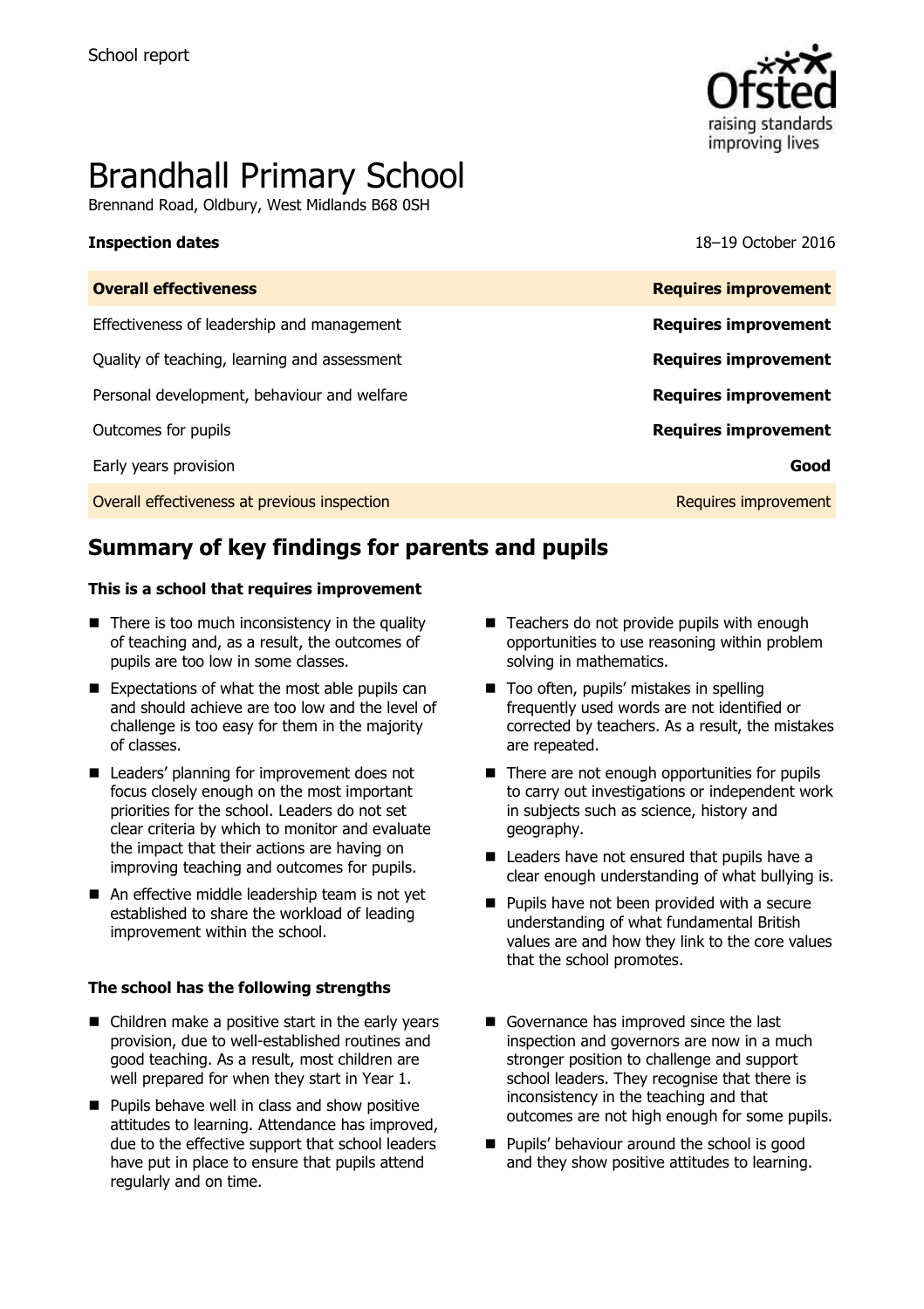

# **Full report**

### **What does the school need to do to improve further?**

- Improve the quality of teaching so that it is consistently good in key stages 1 and 2 by:
	- ensuring that the work set for pupils, especially the most able, is sufficiently challenging and well matched to their abilities
	- providing pupils with more opportunities to undertake investigative activities across a range of subjects
	- providing more opportunities for pupils to apply their mathematical knowledge and skills in reasoning and problem solving
	- ensuring that teachers identify and correct basic errors in pupils' spelling.
- **Improve leadership and management by:** 
	- ensuring that school improvement planning accurately and incisively focuses on the most important priorities for the school, has robust systems in place for measuring the impact of actions taken and has clearly defined timescales for when the targets will be met
	- ensuring that all school leaders use monitoring and evaluation effectively to bring about improvements in teaching and outcomes for pupils
	- reviewing and revising middle leadership structures within school to allow subject leaders to have a greater impact on bringing about improvements within their areas of responsibility
	- making sure that pupils have a clear understanding that the core values of respect and tolerance that the school promotes are intrinsic and fundamental within British society
	- ensuring that all members of the school community feel safe and secure in school by developing their understanding of what bullying is.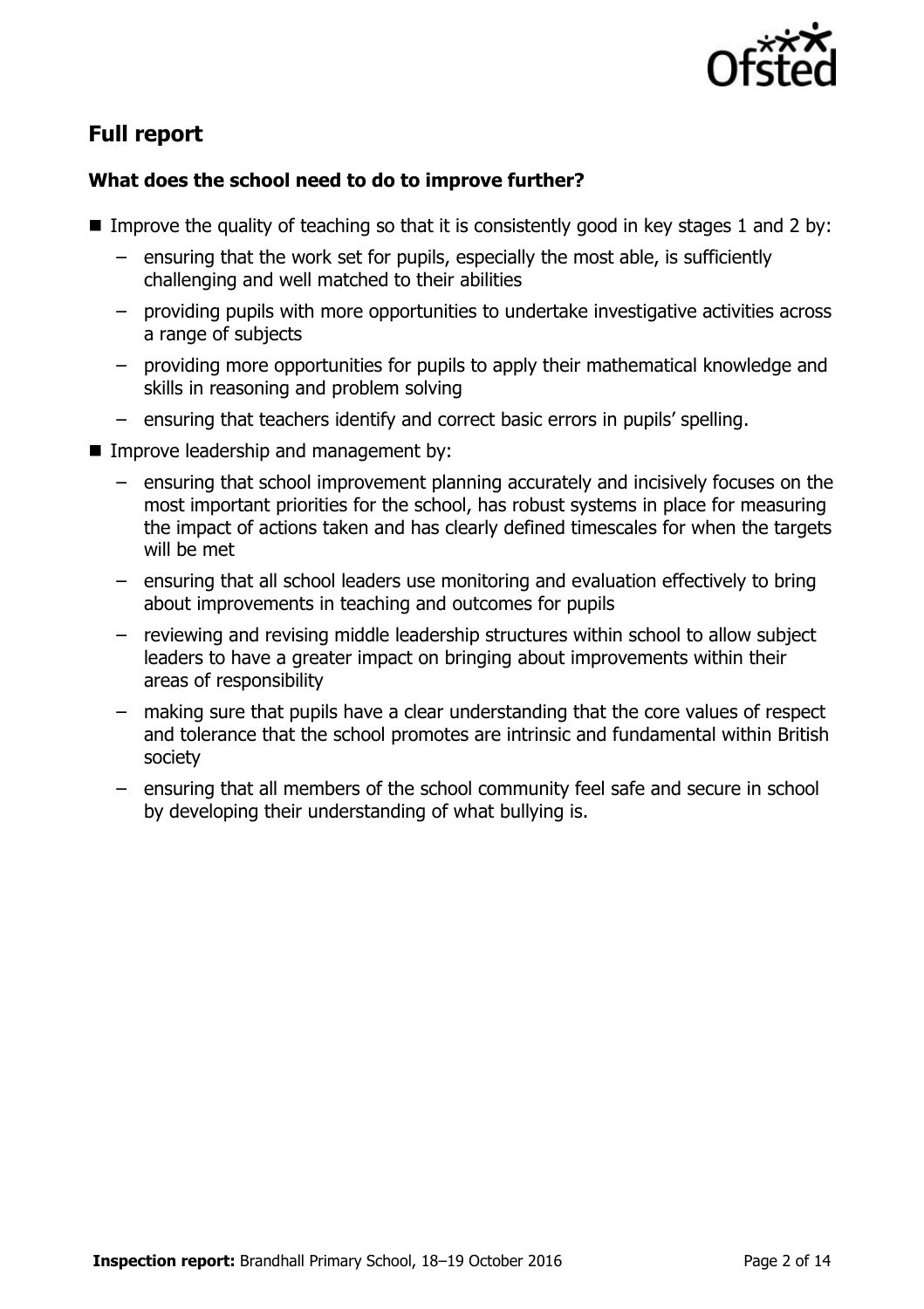

# **Inspection judgements**

### **Effectiveness of leadership and management Requires improvement**

- $\blacksquare$  The headteacher and deputy headteacher have, in the relatively short time that they have been in post, addressed the lack of stability in teaching staff and have addressed some of the least effective teaching. However, they are aware that there is still too much teaching in school that is not yet good and that this slows the progress for pupils as they move through the school.
- Planning for improvement is hampered by a lack of focus on the most pressing priorities that will have a rapid impact on raising outcomes for pupils. There is a lack of clarity in the improvement plans, in monitoring the impact that the targets will have and in setting clear timescales by when actions will be completed. This limits leaders' ability to judge whether the actions that are carried out are having the intended effect. Leaders have not been helped in developing effective improvement planning by the local authority, which has provided advice that is contradictory to the recommendations for further actions given by one of Her Majesty's Inspectors in the recent monitoring inspection of the school.
- Leaders have established a monitoring and evaluation system that includes observations of teaching, analysis of pupils' attainment and progress data, and scrutiny of teachers' planning. However, they have not ensured that the monitoring that they carry out has a sufficiently sharp focus and this means that they have not been in a strong enough position to identify exactly what needs to improve and how this can best be achieved.
- Currently, the capacity to bring about rapid and sustained improvement is limited, as the headteacher and deputy headteacher are trying to undertake too many roles of responsibility. The middle leadership team is not yet sufficiently established to share some of the workload and to lead improvement within specific areas of responsibility.
- The headteacher's vision for the school, that pupils need to feel safe and cared for if they are to achieve good outcomes, is shared by staff and governors. While pupils are respectful of each other and appreciate what Brandhall Primary School offers them, leaders have not ensured that pupils are sufficiently secure in their understanding that tolerance, respect and the right of law are fundamental values within British society.
- Leaders have taken robust action to address all of the least effective teaching that was previously in school. Teachers are held to account for the progress that pupils make and there are regular reviews of their performance. Teachers who are new to the profession are well supported through training that is matched to their individual needs.
- The headteacher has successfully developed and implemented an assessment system that allows for accurate tracking of the progress and attainment of all pupils. Teachers meet regularly with senior leaders to discuss the progress of individual pupils and to identify where extra support is needed and how this can be provided. Teachers meet with staff from other schools to compare the accuracy of their assessments and to share good practice.
- Leaders have further improved the way that pupil premium funding is used in school.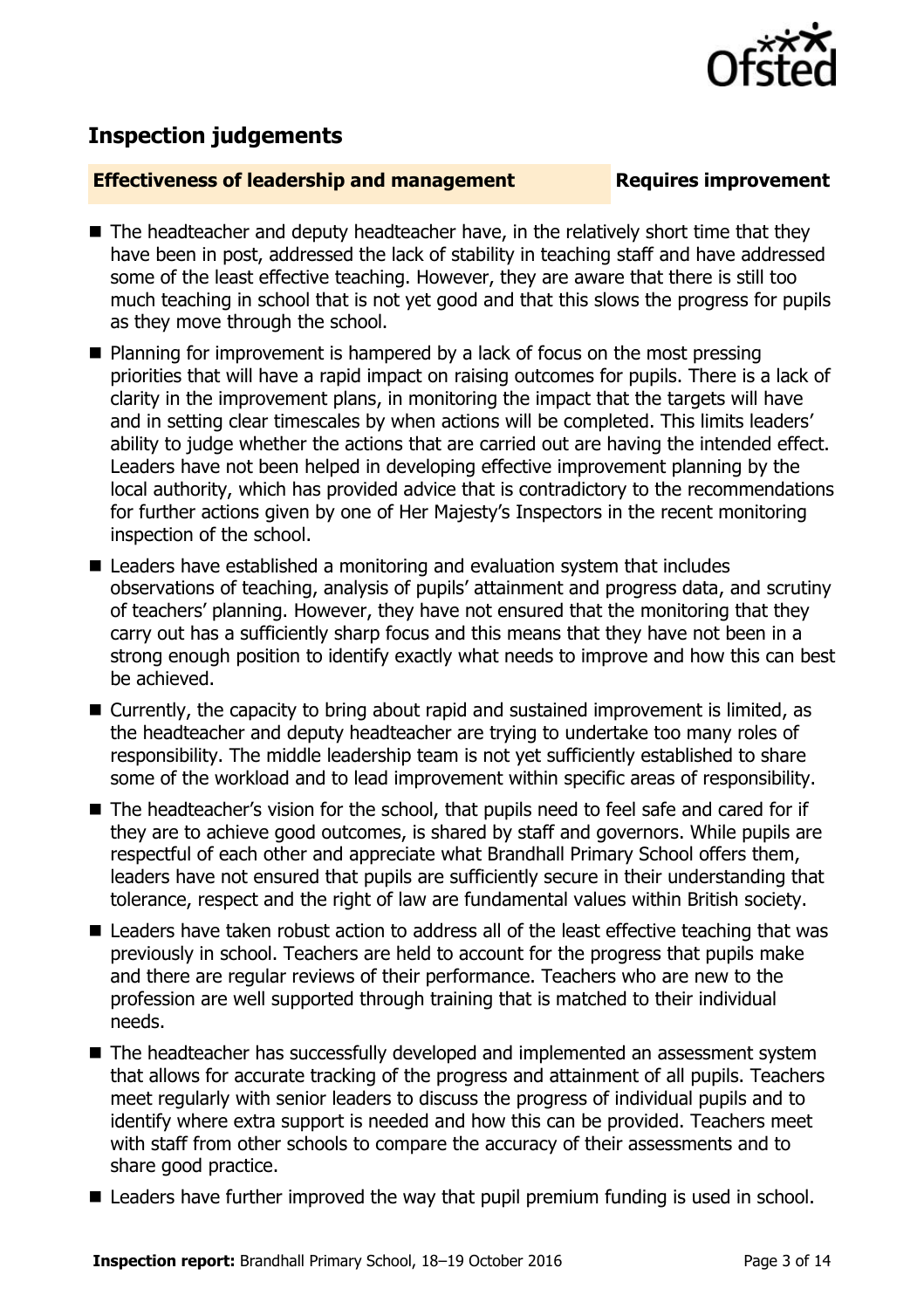

They have used national research findings and examples of strong practice to support disadvantaged pupils in achieving good outcomes. They have adapted planning and more closely matched support to the individual needs of disadvantaged pupils. This is helping to ensure that disadvantaged pupils continue to make progress that compares well to other pupils nationally.

- Leaders have revised the curriculum that is taught in school to better meet the requirements of the national curriculum. Subjects such as history, geography and technology are taught through a series of topics, such as 'Into the Woods', 'World War 1 and 2' and 'Saxons and Vikings'. Pupils' learning is supported and enhanced through termly visits for all classes matched to the topics, including the National Space Centre, Warwick Castle and the Black Country Museum. Older pupils also have the opportunity to take part in an annual residential visit to Ingestry Hall in Staffordshire, to participate in arts and performance activities.
- Pupils are provided with a good range of extra-curricular activities. There is a strong focus on developing pupils' appreciation and participation in a range of cultural activities, including instrumental tuition such as guitar and brass lessons. The school eco-club helps pupils develop an appreciation of and responsibility for the local environment. An example of this was the recent litter pick by pupils, which helped clear a large amount of litter from the local area.
- Leaders have made good use of the additional sports funding. Additional resources have been purchased to widen the range of sporting activities available to the pupils, including the building of a tri-golf course. External sports coaches have been employed to support teachers and other staff in building their confidence and skills in teaching physical and sporting activities. Pupils take part in competitive sports both within school and against pupils from other local schools. All pupils took part in an Olympics event in the summer. As a result of a well-thought-out approach to this aspect of the curriculum, an increasing number of pupils now regularly take part in sporting activities, both within school and outside of the school day.

### **Governance of the school**

- **Following the last inspection, governors undertook an external review of governance.** They used the recommendations of the review to make significant changes in the way that they undertook their roles and they are now a far more effective force in the leadership of the school. A revised committee structure is now in place and this allows for a more systematic and thorough approach to monitoring the effectiveness of different areas of the school's work.
- Link governors work closely with members of staff in school to gain an in-depth knowledge of specific areas of the school's work. This allows them to get a detailed understanding of the quality of teaching, outcomes of pupils and the impact of additional funding on the progress and attainment of different groups of pupils. Governors have established very effective lines of communication, including an online information sharing system, to ensure that all members of the governing body are fully informed about the work that individual governors have undertaken.
- Governors have undertaken training to allow them to fully understand and analyse the range of external assessment information that is available to them and to compare the performance of the school with other schools. They use the regular reports that they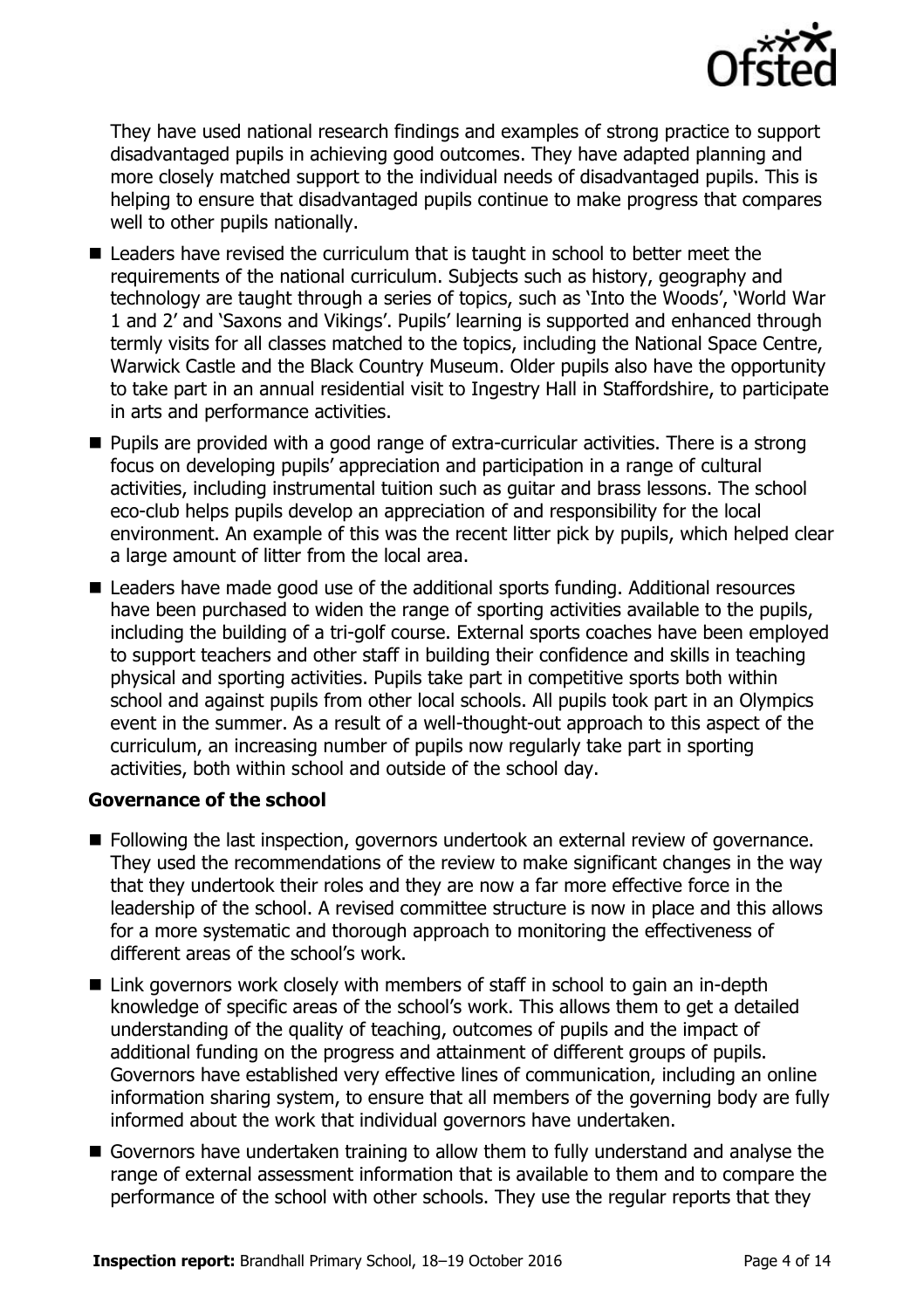

receive from the headteacher to ask searching and challenging questions. They recognise that some pupils, including the most able pupils, are not achieving the outcomes that they are capable of. They also are clear about the improvements that have taken place since the last inspection and the progress that school leaders have made in moving the school forwards. Governors fulfil their statutory duties well, including carrying out rigorous checks on safeguarding arrangements. They are now an important force in driving forward the necessary improvements to move the school to good.

### **Safeguarding**

- $\blacksquare$  The arrangements for safeguarding are effective.
- School leaders have a passionate belief that pupils need to feel safe and cared for in school if they are to succeed in their learning. This vision has helped to create a strong culture of safeguarding within school, with all members of staff having a clear understanding of their responsibilities in protecting pupils.
- An example of the school's commitment to put safeguarding at the heart of the work that the school does was the decision that leaders made to appoint a full-time family support worker. Since taking up this post in early 2016, the family support worker has further strengthened safeguarding arrangements and procedures within school. He is the first point of contact if staff have any concerns about pupils' welfare or well-being, and works closely with pupils and their families to provide support and advice. He has ensured that all staff receive up-to-date training on matters related to safeguarding, including their responsibilities in protecting pupils from the threat of radicalisation or extremism.
- The school has robust recruitment systems in place to ensure that any staff that are appointed to work in the school have been checked to make sure that they are suitably qualified and do not pose any risk to the pupils.
- Links with outside agencies are good and record-keeping is detailed and thorough. As a result of the effective arrangements that the school has in place, the most vulnerable pupils in school are well cared for and protected, and this supports them in accessing learning opportunities alongside other pupils in school.

### **Quality of teaching, learning and assessment Requires improvement**

- Teaching requires improvement because there is still too much variability in the quality of teaching across the school. As a result of this, outcomes across the school are not yet consistently good.
- Not all teachers have sufficiently high expectations of what pupils can and should achieve. Where this is the case, they set work that is not sufficiently well matched to the varying abilities of the pupils in the class. This is particularly the case for the most able pupils, who are too often set work that is not sufficiently challenging. Some of the most able pupils spoken to during the inspection commented on the fact that they sometimes found their work too easy.
- There is now a consistent approach to the teaching of core skills in mathematics across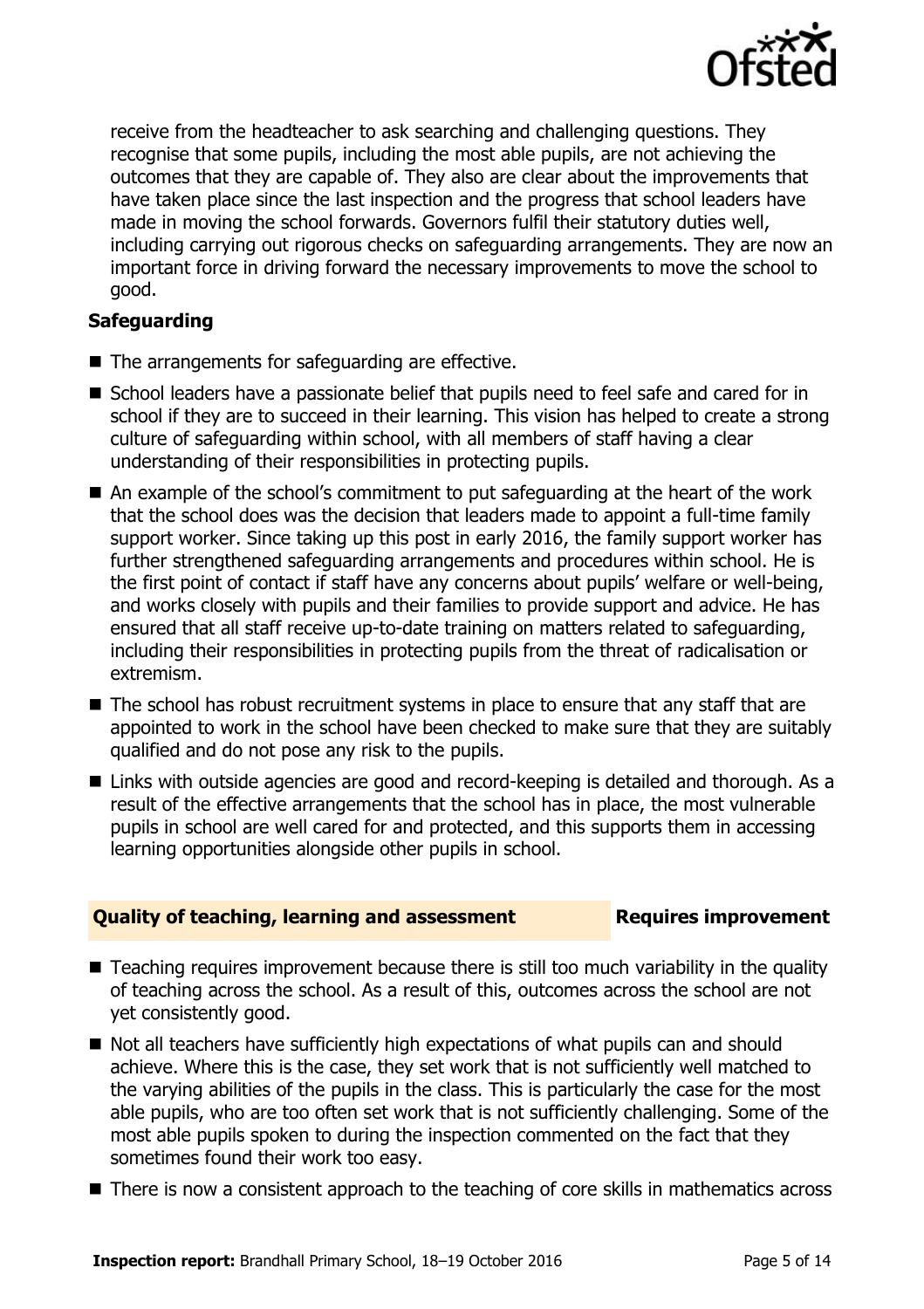

the school. However, there are far too few opportunities for pupils to undertake mathematical problems that require them to think deeply and to apply reasoning skills. This aspect of the mathematics curriculum has not been embedded within teaching and learning.

- $\blacksquare$  The teaching of writing has improved since the last inspection but there is still some inconsistency in this aspect of pupils' work in English. While most pupils are provided with well-planned activities to write at length and to apply the grammatical and punctuation skills that they have learned, this is still not the case across all classes. There are too many occasions where teachers do not identify basic errors in pupils' spelling of words that they use often, such as the days of the week or the months of the year. This allows the mistakes to be repeated and slows the pace of learning for pupils. During the inspection, through scrutiny of pupils' work, there were also incidents of spelling errors in the comments that teachers and other staff had written in pupils' books. This indicated a lack of consistency in secure subject knowledge.
- Opportunities for pupils to undertake investigative work and to work independently are not sufficiently developed across all classes. Evidence gathered during the inspection indicated that, too often in subjects such as history, geography and science, all pupils in some classes undertake the same activity that is often mundane and undemanding. However, there is good teaching practice in classes across all year groups and this needs to be further shared and developed across all classes. This will help to ensure that all pupils are provided with activities that are stimulating, relevant and that allow them to apply knowledge in reading, writing and mathematics in independent investigative work.
- Where teaching is good, teachers make learning interesting and demanding. Evidence gathered during the inspection, including through scrutiny of pupils' work in books, indicates that there is consistently good teaching in an increasing number of classes. For example, during the inspection, in a key stage 2 history lesson on the Romans and Celts, pupils worked in groups to discuss statements relating to the lives of people in the Roman army and then sorted the characteristics into groups. Challenging questions from the teacher promoted high-quality discussion from the pupils and, as a result, all pupils made good progress.
- Teaching across Year 6 and in early years is consistently good. Expectations of what should and can be achieved by pupils in lessons are clear and demanding. Activities are accurately matched to the range of abilities within the classes and, as a result, in these areas of the school progress is rapid.
- Teachers use assessment effectively to measure the progress that pupils make and to then adapt their planning. Leaders have ensured that assessment is accurate by creating opportunities for teachers to work alongside staff from other schools to compare the accuracy of their assessments and to review work in pupils' books. Teachers follow the school's marking policy and provide pupils with indications of how their work can be improved.
- Teaching assistants work effectively alongside teachers and provide good support to individuals and small groups of pupils. They strike a good balance between explaining how a task should be undertaken and requiring pupils to work independently.
- The teaching of reading is generally effective across the school. Teachers and other staff ensure that pupils have a good understanding of phonics and can then apply this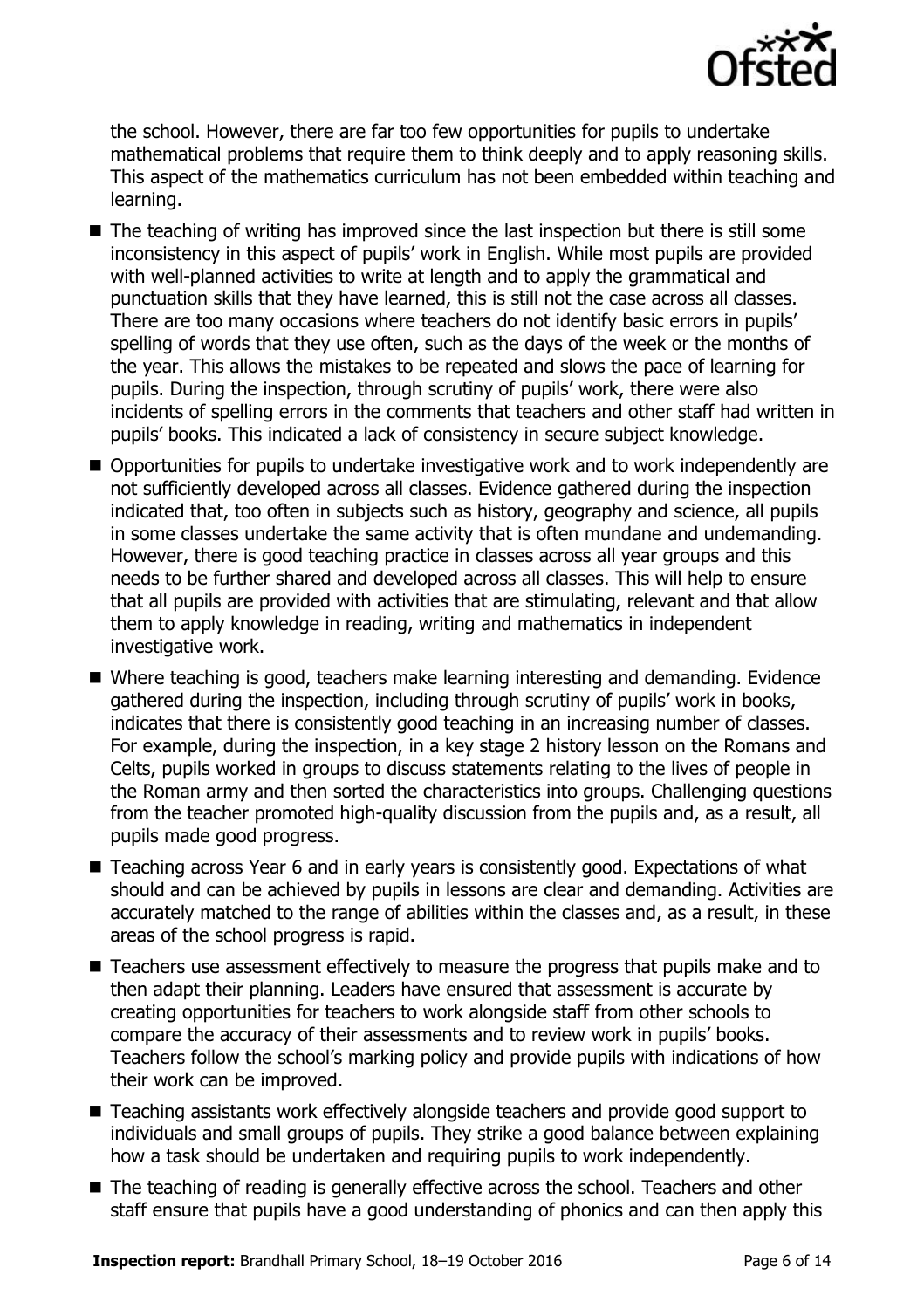

knowledge to read words in books. There are regular opportunities for pupils to undertake a range of reading activities in school and the range of reading books is being widened to provide more challenge and interest for pupils as they develop their confidence and interest in reading.

### **Personal development, behaviour and welfare Fig. 2.1 Requires improvement**

### **Personal development and welfare**

- The school's work to promote pupils' personal development and welfare requires improvement.
- **Pupils spoken to during the inspection said there is some bullying in school. They** identified occasional name-calling and the use of inappropriate language as bullying. However, they felt it was happening to other pupils and were not concerned about their own safety or well-being, and did not feel that there was a culture of bullying. It was apparent through conversations with pupils that the school had not ensured that pupils had a clear understanding of what bullying is and what the differences are between unkind actions and bullying. While pupils display through their behaviour that they are caring and considerate individuals who understand the need to show respect for each other, their understanding of what bullying is and confidence that it is dealt with effectively if it does occur, are not secure.
- **Pupils have a good understanding of how to keep themselves safe in a range of** different situations. They are taught about and understand the risks that can be associated with the use of the internet. Pupils recognise the need to have secure passwords and to not give personal details out to people that they do not know. Pupils are also well taught about other aspects of personal safety, including road safety and water safety.
- Opportunities for pupils to take on and demonstrate responsibility within school are well established. These opportunities include a strong say in how the school develops, through their representation on the school council and their roles in looking after and caring for the ducks and chickens in the school's animal area.
- The well-run before- and after-school clubs are valued by parents and their children. Pupil premium funding is used to allow disadvantaged pupils to attend the clubs and this is an indication of the emphasis that the school places on ensuring that there is equality of opportunity for all.

### **Behaviour**

- The behaviour of pupils is good. They show positive attitudes to learning and behave well, both in the classrooms and at break and lunchtimes.
- Leaders have been successful in addressing the challenging behaviour of a small minority of pupils, who have shown marked improvements in their behaviour over time. Pupils recognise that they have a responsibility for their own actions. They understand and respect the sanctions that occur when any of them do not reach the expected standards, and also appreciate the rewards that they receive for sustained good behaviour.
- **Pupils are proud of their school and are appreciative of what it offers them. They are**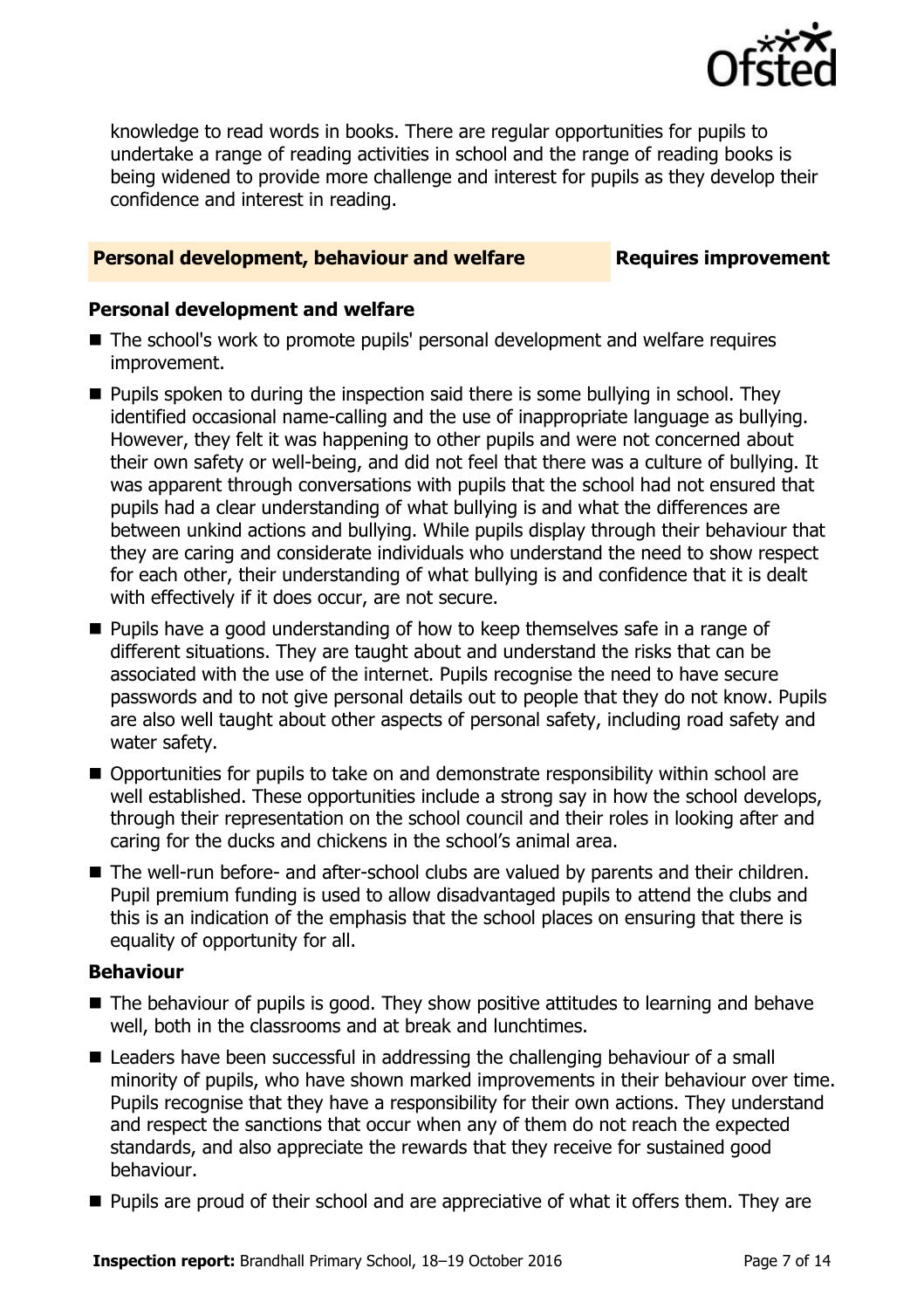

polite and courteous to adults and each other, holding the door open and saying 'please' and 'thank you' as appropriate.

- The school has robust and successful systems in place to promote good attendance and, as a result, attendance is in line with the national average. The family support worker works closely with parents where attendance of children has previously been below that which is expected.
- During the inspection, inspectors observed one of the regular half-termly attendance assemblies that celebrate and reward high levels of attendance. Pupils' behaviour during the assembly was consistently good and all pupils showed pride in the achievements of their schoolmates. One pupil's comment of 'If we don't come to school regularly, we won't learn as well' was typical of the views of the very large majority of pupils.

### **Outcomes for pupils Requires improvement**

- Outcomes require improvement as pupils do not make consistently good progress across all classes. Consequently, for some pupils there are gaps in their learning. These gaps then have to be addressed as pupils move into a new class, before they can progress on to the level of challenge and content of work that is appropriate for their age and ability.
- $\blacksquare$  Evidence gathered during the inspection, including through scrutiny of pupils' work, observation in lessons and the school's own assessment information, indicates that, while these inconsistencies in outcomes are being reduced, there are still too many variances across the school.
- Outcomes for the most able pupils across the school are not sufficiently high. Too many of the most able pupils undertake work that is not sufficiently demanding and, as a result, their progress is not as rapid as it could be. Provisional data for Year 6 pupils in 2016 showed that, while the proportion that reached the expected standard was in line with the national figure in reading, writing and mathematics, the proportion working at the higher level was below national in both reading and writing, with no pupils identified as working at greater depth in writing.
- $\blacksquare$  In 2015 the proportion of pupils who made expected progress from key stage 1 to the end of key stage 2 was broadly in line with national averages in reading, writing and mathematics. The proportion making better-than-expected progress was below national averages in writing, with the most able pupils in school not making the expected progress. School leaders recognise that outcomes for the most able pupils need to improve.
- Pupils in key stage 1 in 2016 attained standards that were in line with the national figures in all subjects. This had also been the case in 2015 and indicates an ongoing improvement over the past three years.
- In 2014 and 2015, outcomes in the national phonics screening check for pupils in Year 1 were below the expected standard, but the gap against the national average has been narrowing. This improvement continued in 2016 and, while the proportion attaining the expected standard is still slightly below that seen nationally, there is an ongoing trend of improvement that reflects the priority that the school places on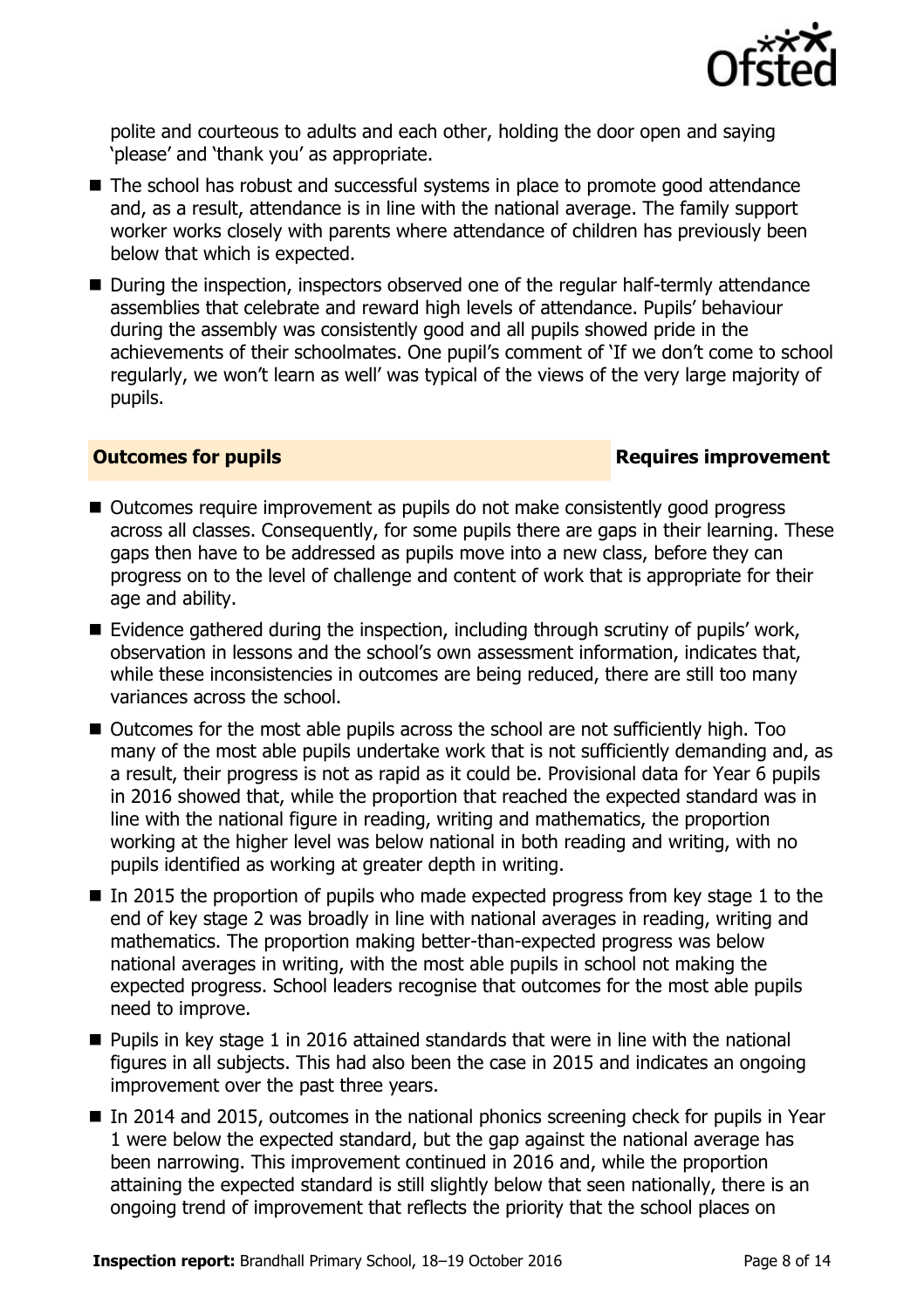

ensuring that pupils develop good reading skills.

- Disadvantaged pupils make progress that is at least in line with other pupils nationally. This is a result of the careful use that the school makes of the pupil premium funding, with additional support matched well to the different needs of the pupils.
- There are no marked differences in outcomes between boys and girls across the school, or between pupils from the range of minority ethnic groups within school. Pupils who join the school speaking English as an additional language are well supported, and the strong focus that is placed on developing their spoken language allows them to attain standards similar to other pupils in the school.
- Pupils who have special educational needs and/or disabilities make good progress from their starting points. Their specific needs are identified well and support is provided, both from within school by teachers and other staff, and through the use of external expertise if appropriate.

### **Early years provision Good Good**

- Leadership of the early years is good. The leader has high expectations of what the children can and should achieve and her unswerving drive to further improve provision is shared by other staff across both the Nursery and Reception classes. As a result, children settle confidently into school when they arrive and make good progress.
- Children enter Nursery with skills and knowledge that are below those that are typical for their age. Teachers and other staff quickly and sensitively settle children into the established routines and make clear the expectations to them. An example of this was seen during the inspection when children were quietly but firmly reminded of the rules for taking turns when talking, and the need to listen to what other people were saying. This helps to establish a calm and productive working atmosphere where children are encouraged to work alongside and cooperate with each other.
- The recent introduction of provision for two-year-old children as part of the work of the school has added to the effectiveness of the early years provision. Children are able to attend over a flexible pattern of sessions and this supports them in developing social skills and becoming used to the school environment. The early years leader has placed the successful development of this aspect of the provision as the main priority and is successfully ensuring that the quality of teaching and learning is of the same high standard as seen in the Nursery and Reception classes.
- Teachers and other staff have high expectations of behaviour and outcomes and ensure that the activities that the children undertake are engaging and purposeful. Both the indoor and outdoor classrooms are bright, lively and well-resourced places, with different areas well set up to support all aspects of learning.
- $\blacksquare$  From their starting points in school, children make good progress as they move through the early years provision. By the time they leave at the end of their Reception Year, the majority of children are well prepared for their move to Year 1. The proportion of children who achieve a good level of development has steadily risen over the past three years. In 2016, while the proportion reaching a good level of development was still slightly below the national average, the gap has narrowed year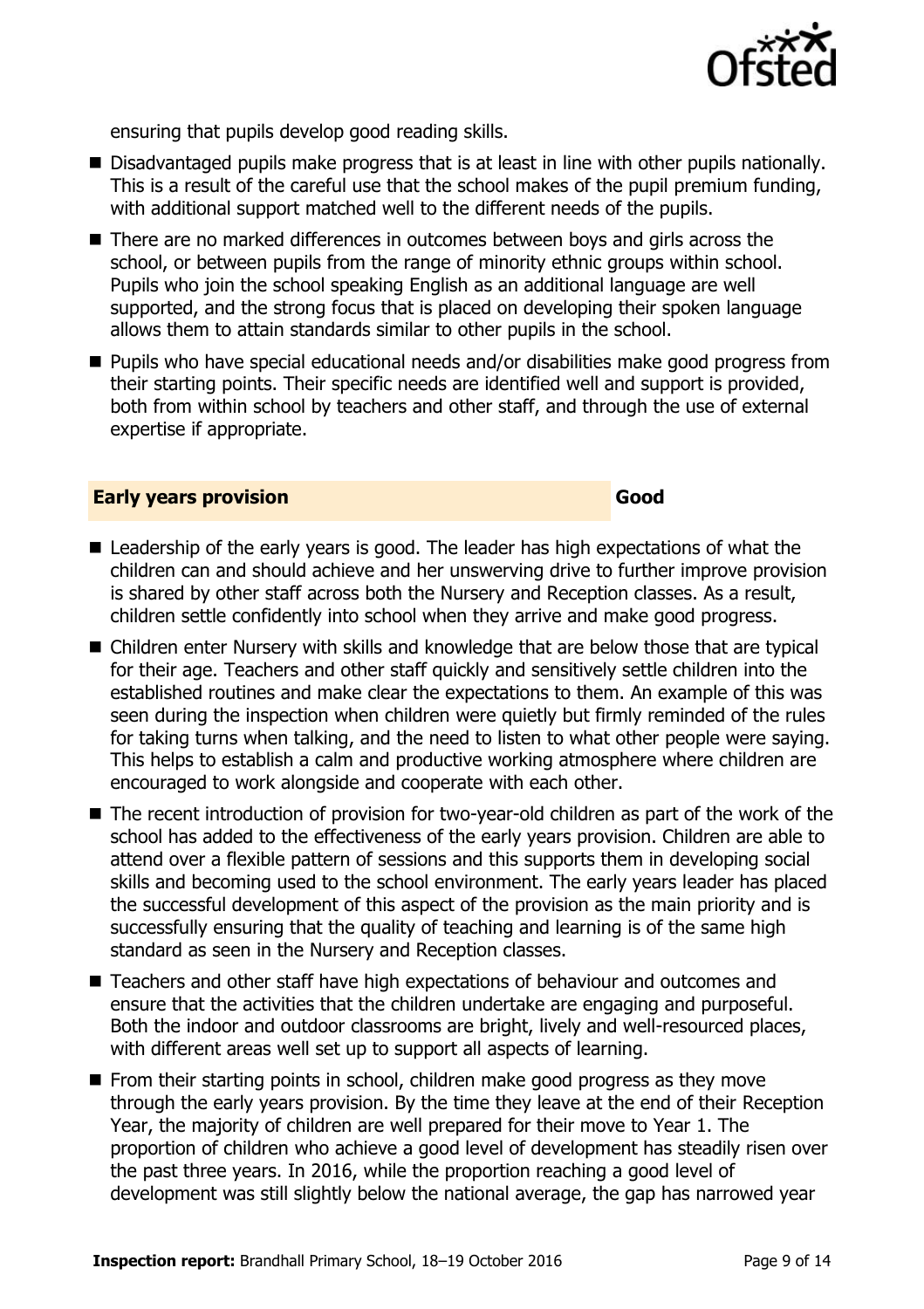

on year and is now just below the national average. Children attain slightly lower standards in reading, writing and mathematics than in other areas of learning, but due to a high focus on developing communication skills, their progress in these areas is strong.

- Assessment processes are highly effective across the early years provision. Teachers and other staff make accurate and detailed assessments as children start in school, and use information from parents well to inform their assessments. They subsequently use observation and recording effectively to track progress and to then match activities to the children's specific needs.
- **Parents spoken to during the inspection, and those who responded to the online Parent** View survey, were extremely positive about the support and encouragement that their children receive in the early years provision. One parent commented that: 'My threeyear-old daughter has settled really well and looks forward to going to school every day. The staff and environment are warm and welcoming to parents and children. I couldn't have hoped for a better start to my child's education.' This was typical of the views of other parents.
- Children's safety and well-being are placed centrally at the work of the early years provision. As a result, children feel safe, behave well and thrive. All statutory safeguarding and welfare requirements are fully met.
- On a few occasions, staff do not always swiftly recognise when children need to move on to a more demanding activity and, as a result, some of the most able children are not provided with sufficiently demanding activities.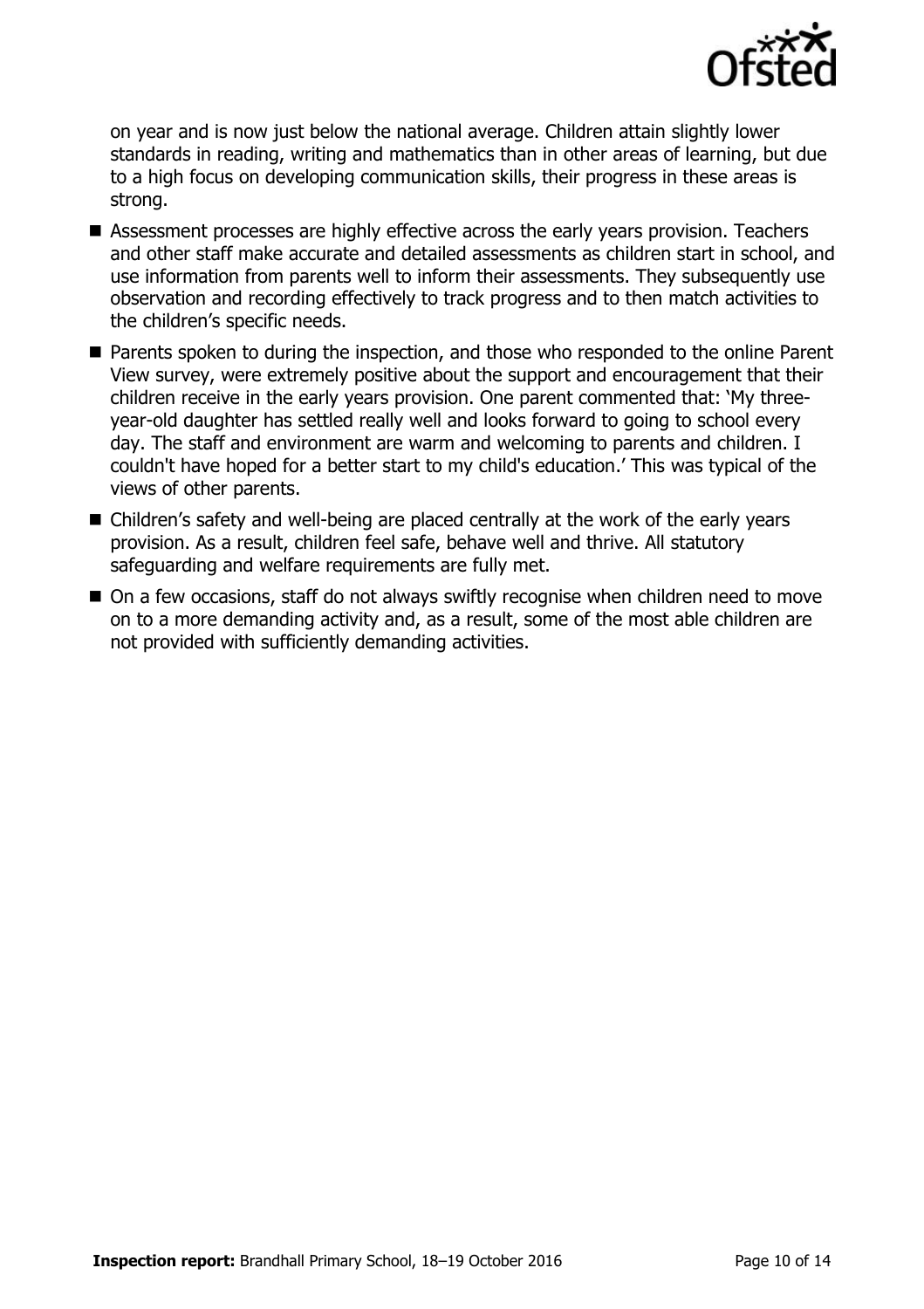

# **School details**

| Unique reference number  | 103976   |
|--------------------------|----------|
| Local authority          | Sandwell |
| <b>Inspection number</b> | 10020011 |

This inspection of the school was carried out under section 5 of the Education Act 2005.

| Type of school                      | Primary                            |
|-------------------------------------|------------------------------------|
| School category                     | Community                          |
| Age range of pupils                 | 2 to 11                            |
| Gender of pupils                    | Mixed                              |
| Number of pupils on the school roll | 457                                |
| Appropriate authority               | The governing body                 |
| Chair                               | Lee Maskell                        |
| <b>Headteacher</b>                  | Liz Hart                           |
| Telephone number                    | 0121 422 5336                      |
| Website                             | www.brandhall.sandwell.sch.uk/     |
| Email address                       | liz.hart@brandhall.sandwell.sch.uk |
| Date of previous inspection         | 6-7 November 2014                  |

### **Information about this school**

- The school does not meet requirements on the publication of information about the accessibility plan for disabled pupils and the government's school performance tables. This information was uploaded to the website during the inspection.
- Brandhall Primary School is larger than the average-sized primary school.
- The proportion of disadvantaged pupils, those who are supported by the pupil premium funding, is above average.
- The proportion of pupils from minority ethnic groups is above that in most schools. The largest minority group are of Black Caribbean heritage.
- The proportion of pupils who have special educational needs and/or disabilities is above the national average
- The school runs a breakfast club and an after-school club for its pupils.
- There have been a number of changes of leadership since the last inspection. The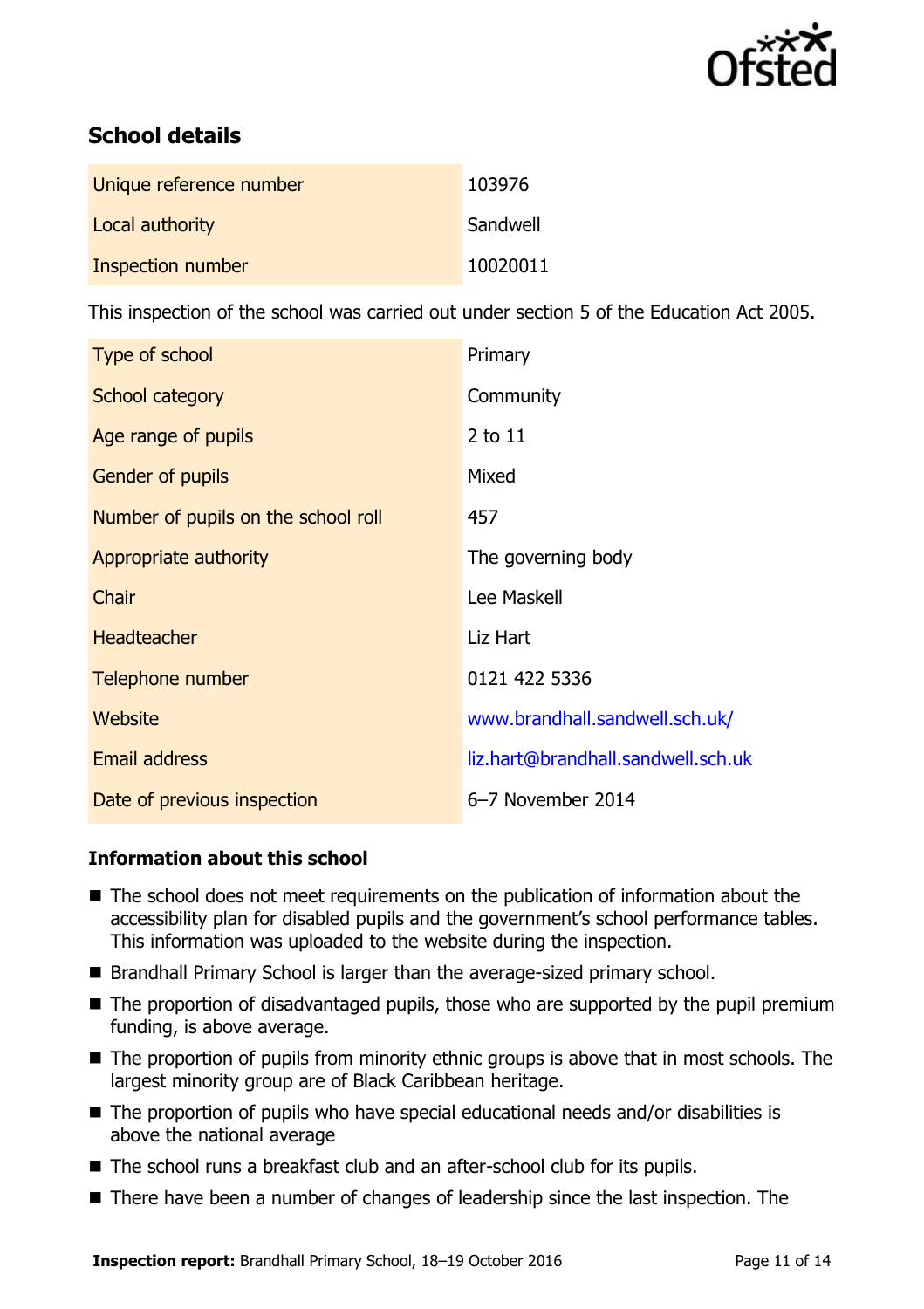

headteacher and deputy headteacher took up their posts in January 2016.

- In 2015, the school took over responsibility for the education of two-year-old children from the Children's Centre that is based on the site.
- The school meets the government's current floor standards, which are the minimum expectations for pupils' attainment and progress in reading, writing and mathematics for pupils by the end of Year 6.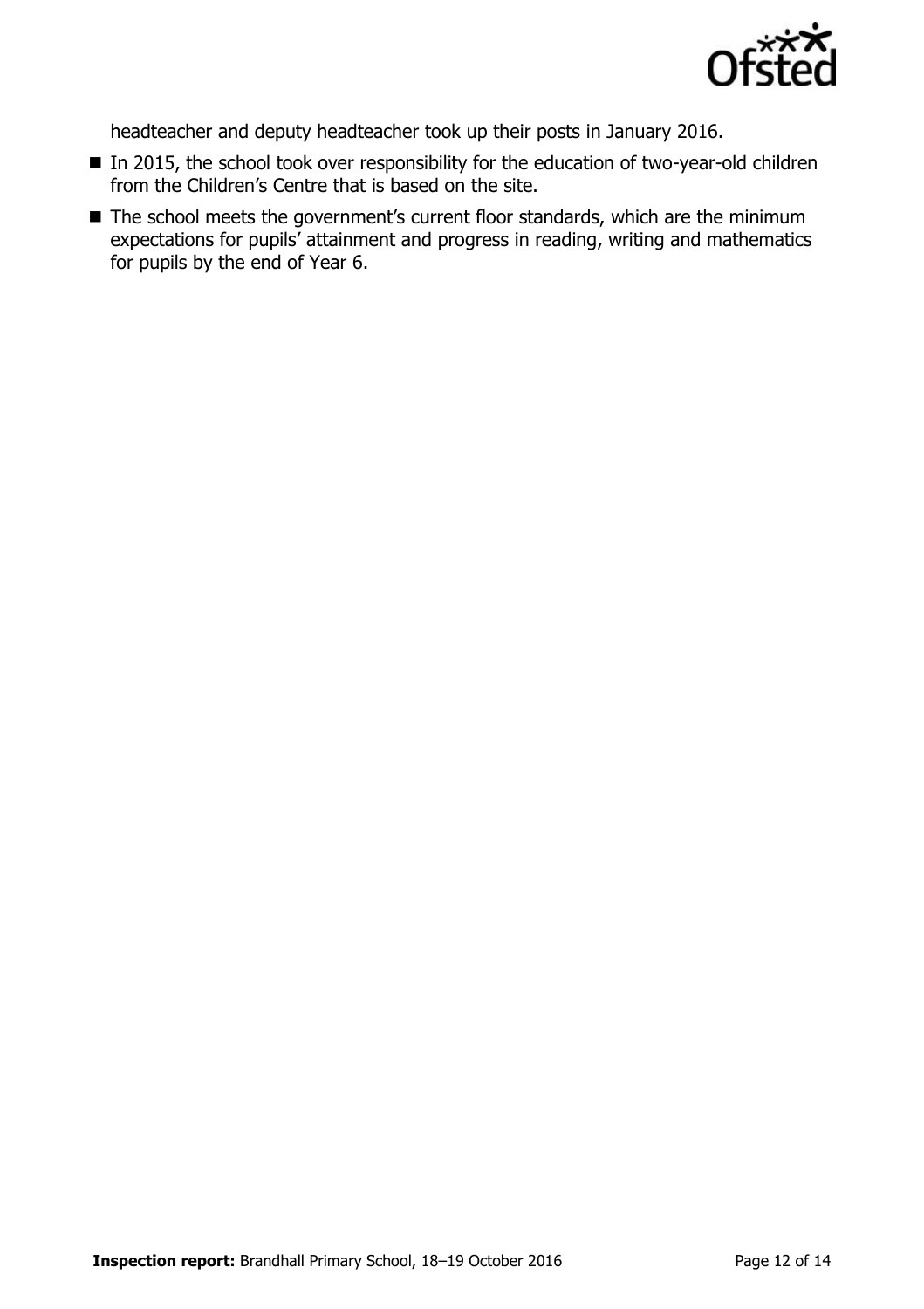

## **Information about this inspection**

- The inspectors observed pupils' learning in 33 lessons or parts of lesson. A number of these observations were undertaken with the headteacher and the deputy headteacher.
- The inspectors looked at work in pupils' books and listened to pupils read. They met with groups of pupils, including members of the school council. The inspectors observed pupils' behaviour at breaktime, lunchtime and at the end of the school day, as well as in lessons.
- The inspectors looked at a range of documentation, including assessments and records of pupils' progress, the school's checks and records relating to safeguarding, child protection and attendance, records of how teaching is managed and the school improvement plans.
- $\blacksquare$  Meetings were held with the headteacher, the deputy headteacher, the assistant headteacher, two middle leaders and the family support worker. The lead inspector met with three members of the governing body, including the chair and vice-chair of the governing body, and with a representative of the local authority.
- The inspectors took account of the 16 responses to the online questionnaire, Parent View, and considered the 11 free text responses from parents. They also talked to parents at the start and end of the school day. They considered the three responses to the staff questionnaire and the one response to the pupil questionnaire.

### **Inspection team**

| Adam Hewett, lead inspector | Her Majesty's Inspector |
|-----------------------------|-------------------------|
| <b>Ann Pritchard</b>        | Her Majesty's Inspector |
| <b>Gail Peyton</b>          | Ofsted Inspector        |
| Rowena Green                | Ofsted Inspector        |